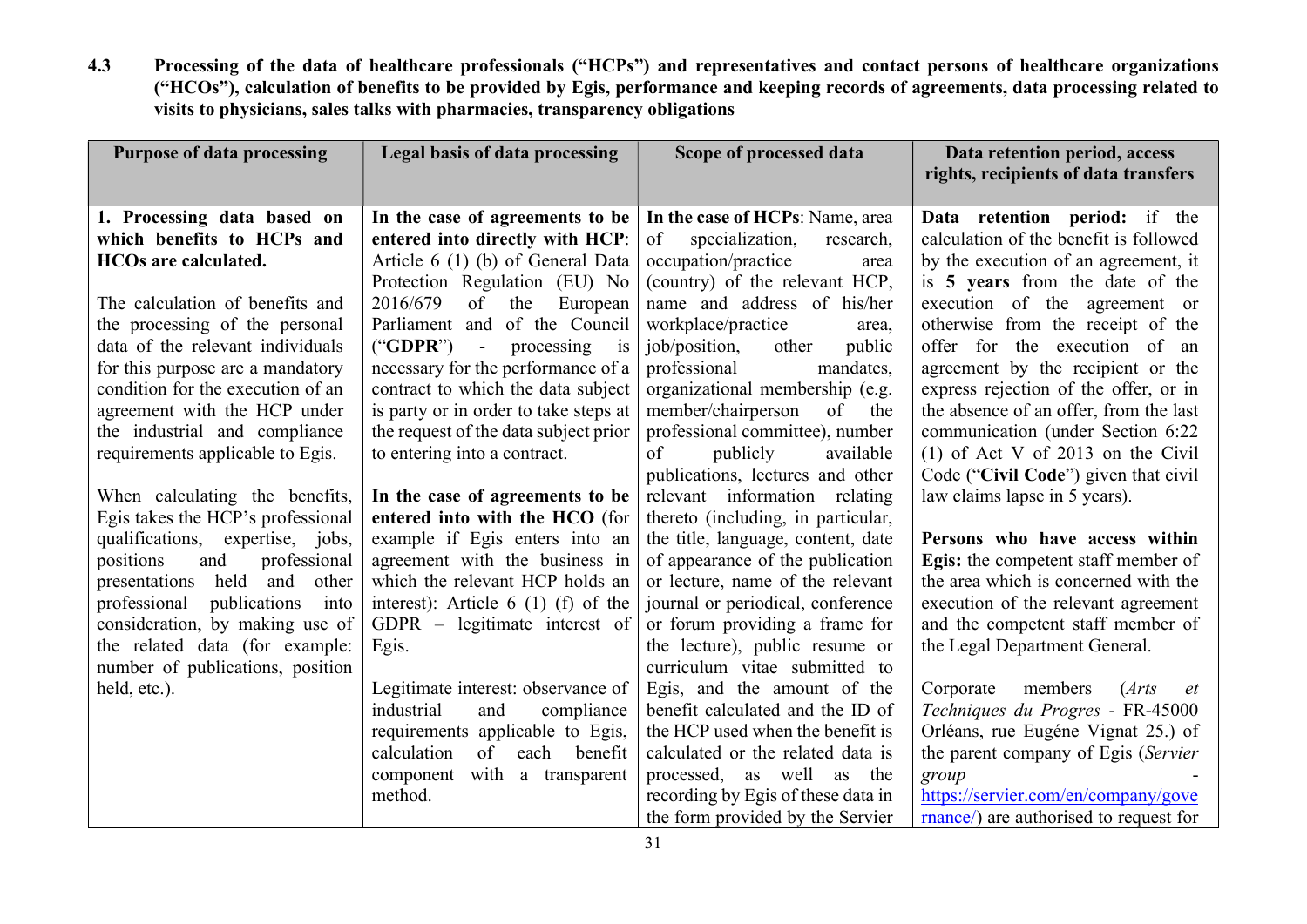| <b>Purpose of data processing</b>                                 | Legal basis of data processing                                          | Scope of processed data                                               | Data retention period, access<br>rights, recipients of data transfers       |
|-------------------------------------------------------------------|-------------------------------------------------------------------------|-----------------------------------------------------------------------|-----------------------------------------------------------------------------|
|                                                                   |                                                                         |                                                                       |                                                                             |
|                                                                   |                                                                         | Group.                                                                | the personal data recorded in the                                           |
|                                                                   |                                                                         |                                                                       | forms from Egis in order to audit the                                       |
|                                                                   |                                                                         | the<br>of<br>the<br>In<br>case                                        | benefits and process such data as long                                      |
|                                                                   |                                                                         | representatives and contact                                           | as the audit is conducted. In the case                                      |
|                                                                   |                                                                         | persons of HCOs: name and                                             | of such audits, the legal basis of data                                     |
|                                                                   |                                                                         | contact details of the relevant                                       | transfer is Article $6(1)$ (f) of the                                       |
|                                                                   |                                                                         | representative, contact person                                        | GDPR - legitimate interest of Egis                                          |
|                                                                   |                                                                         | (including in particular email                                        | and the corporate members of the                                            |
|                                                                   |                                                                         | address,<br>telephone<br>number,<br>position as much as necessary for | Servier group. Legitimate interest:<br>auditing the benefits and components |
|                                                                   |                                                                         | addressing him/her), in the event                                     | of remuneration in order to guarantee                                       |
|                                                                   |                                                                         | of the HCP's membership, the                                          | the regularity, accuracy and integrity                                      |
|                                                                   |                                                                         | HCP's data indicated above and                                        | of benefits.                                                                |
|                                                                   |                                                                         | the amount of benefit calculated.                                     |                                                                             |
|                                                                   |                                                                         |                                                                       |                                                                             |
|                                                                   |                                                                         | Source of data: the basis for                                         |                                                                             |
|                                                                   |                                                                         | calculating the benefit may be the                                    |                                                                             |
|                                                                   |                                                                         | personal data collected from                                          |                                                                             |
|                                                                   |                                                                         | and<br>public sources<br>made                                         |                                                                             |
|                                                                   |                                                                         | available by the HCP or HCO                                           |                                                                             |
|                                                                   |                                                                         | concerned.                                                            |                                                                             |
|                                                                   |                                                                         |                                                                       |                                                                             |
| 2. Processing the personal data<br>of the relevant individuals as | In the case of agreements to be                                         | In the case of HCPs: name and<br>contact details of the relevant      | Data retention period: 5 years from<br>the termination of the contractual   |
| much as necessary for the                                         | entered into directly with HCP:<br>Article $6(1)(b)$ of the GDPR - data | individual<br>(including)<br>in                                       | relationship (under Section 6:22 (1)                                        |
| performance of agreements                                         | processing is necessary for the                                         | particular<br>email<br>address,                                       | of the Civil Code given that civil law                                      |
| with HCPs and HCOs.                                               | performance of the agreement                                            | telephone number, position as                                         | claims lapse in 5 years).                                                   |
|                                                                   | entered into directly with the                                          | much as necessary for addressing                                      |                                                                             |
|                                                                   | relevant individual.                                                    | him/her), the amount of his/her                                       | Persons who have access within                                              |
|                                                                   |                                                                         | benefit and billing data and any                                      | Egis: the competent staff member of                                         |
|                                                                   | In the case of agreements to be                                         | other data indicated in the                                           | the area which is concerned with the                                        |
|                                                                   | entered into with the HCO (for                                          | agreement.                                                            | execution of the relevant agreement                                         |
|                                                                   | example if Egis enters into an                                          |                                                                       | and the competent staff member of                                           |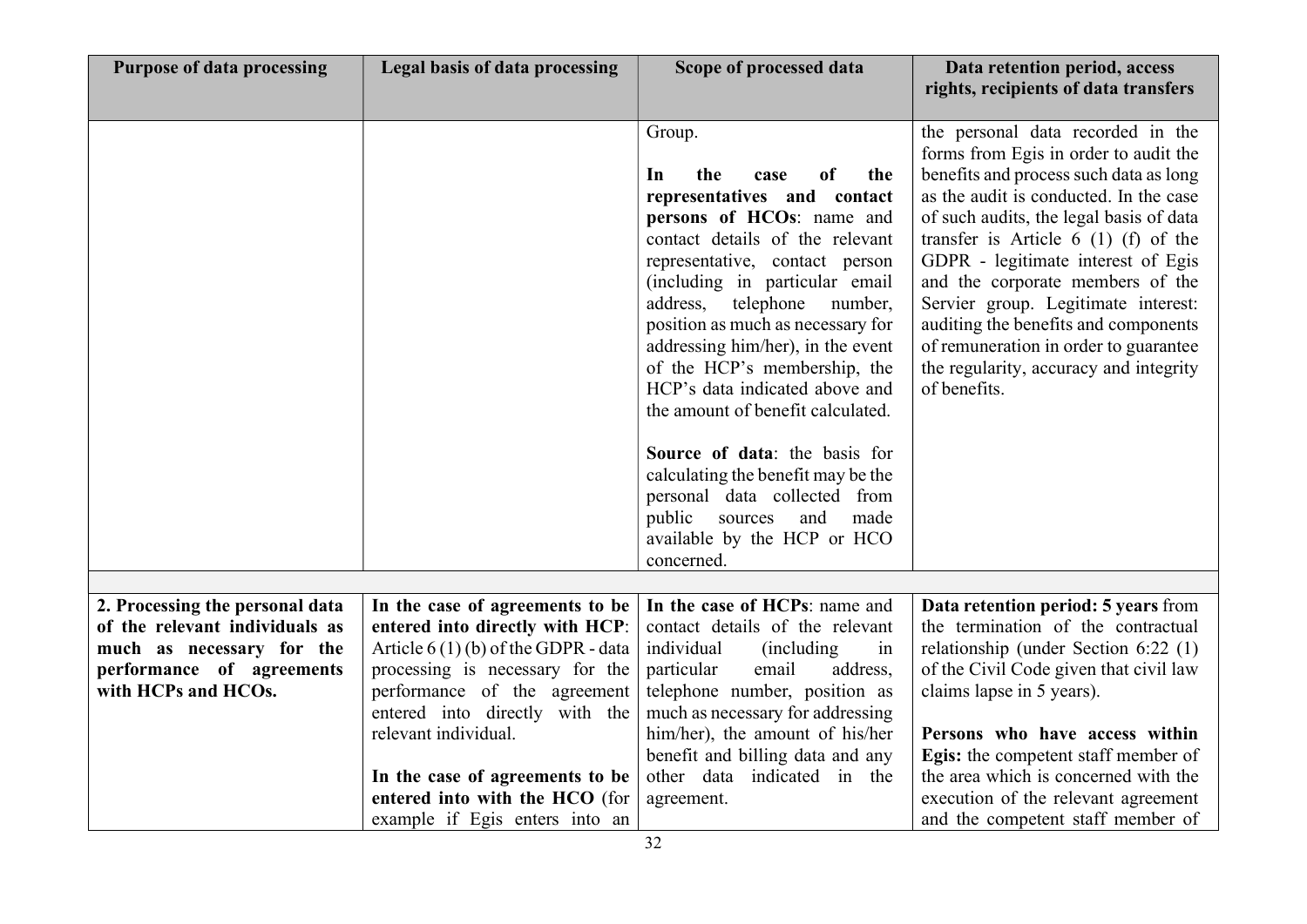| <b>Purpose of data processing</b>                                                                                                                                                                                            | <b>Legal basis of data processing</b>                                                                                                                                                                                                                                                                                                                                                 | Scope of processed data                                                                                                                                                                                                                                                                                                                                                                                                                                                                                    | Data retention period, access<br>rights, recipients of data transfers                                                                                                                                                                                                                                                                                                                                                                                                                                                                                                                                                                                                                                                                                         |
|------------------------------------------------------------------------------------------------------------------------------------------------------------------------------------------------------------------------------|---------------------------------------------------------------------------------------------------------------------------------------------------------------------------------------------------------------------------------------------------------------------------------------------------------------------------------------------------------------------------------------|------------------------------------------------------------------------------------------------------------------------------------------------------------------------------------------------------------------------------------------------------------------------------------------------------------------------------------------------------------------------------------------------------------------------------------------------------------------------------------------------------------|---------------------------------------------------------------------------------------------------------------------------------------------------------------------------------------------------------------------------------------------------------------------------------------------------------------------------------------------------------------------------------------------------------------------------------------------------------------------------------------------------------------------------------------------------------------------------------------------------------------------------------------------------------------------------------------------------------------------------------------------------------------|
|                                                                                                                                                                                                                              | agreement with the business in<br>which the relevant HCP holds an<br>interest): Article $6(1)(f)$ of the<br>GDPR – legitimate interest of Egis<br>and the HCO.<br>Legitimate interest: Fulfilment of<br>obligations<br>contractual<br>and<br>exercise of rights in accordance<br>with compliance rules applicable<br>Egis and industry rules<br>to<br>applicable to Egis and the HCO. | of<br>In<br>the<br>the<br>case<br>representatives and contact<br>persons of HCOs: name and<br>contact details of the relevant<br>representative, contact person<br>(including in particular email<br>address,<br>telephone<br>number,<br>position as much as necessary for<br>addressing him/her), the amount<br>of his/her benefit and billing data<br>and any other data indicated in<br>the agreement.<br>Source of data: data included in<br>the agreement and provided by the<br>relevant HCP or HCO. | the Legal Department General.<br>Corporate members (Servier group -<br>https://servier.com/en/company/gove<br>rnance/) of the parent company of<br>Egis (Arts et Techniques du Progres<br>- FR-45000 Orléans, rue Eugéne<br>Vignat 25.) are authorised to request<br>for the personal data from Egis in<br>order to audit the benefits and process<br>such data as long as the audit is<br>conducted. In the case of such audits,<br>the legal basis of data transfer is<br>Article $6(1)$ (f) of the GDPR -<br>legitimate interest of Egis and the<br>corporate members of the Servier<br>group. Legitimate interest: auditing<br>the benefits and components of<br>benefits in order to guarantee the<br>regularity, accuracy and integrity of<br>benefits. |
|                                                                                                                                                                                                                              |                                                                                                                                                                                                                                                                                                                                                                                       |                                                                                                                                                                                                                                                                                                                                                                                                                                                                                                            |                                                                                                                                                                                                                                                                                                                                                                                                                                                                                                                                                                                                                                                                                                                                                               |
| 3.<br><b>Keeping</b><br>records<br>of<br>agreements in a digital database.<br>For example: protocols and<br>agreements in relation<br>to<br>charitable donation of medicinal<br>products<br>and<br>delivery<br>of<br>samples | Protocols for the delivery of<br>medicinal products, medical<br>aids and donations of medicinal<br>products and medical aids free<br>of<br>charge<br>for<br>charitable<br>purposes:<br>Performance by Egis of the<br>obligation to issue a protocol on<br>the delivery of samples free of                                                                                             | Name, address, individual ID<br>$(\text{stamp})$<br>of<br>the<br>healthcare<br>professional, tax number, subject<br>matter and terms and conditions of<br>the agreement.                                                                                                                                                                                                                                                                                                                                   | In the case of protocols: a copy of<br>them is to be stored for 5 years from<br>issuance as required under Section 10<br>(2) of Decree No 3/2009 (II. 25.) of the<br>Minister of Healthcare.<br>In the case of <b>agreements:</b><br><b>Taxation documents: 5 years from</b>                                                                                                                                                                                                                                                                                                                                                                                                                                                                                  |
|                                                                                                                                                                                                                              | charge and donation in accordance                                                                                                                                                                                                                                                                                                                                                     |                                                                                                                                                                                                                                                                                                                                                                                                                                                                                                            | the last day of the calendar year in                                                                                                                                                                                                                                                                                                                                                                                                                                                                                                                                                                                                                                                                                                                          |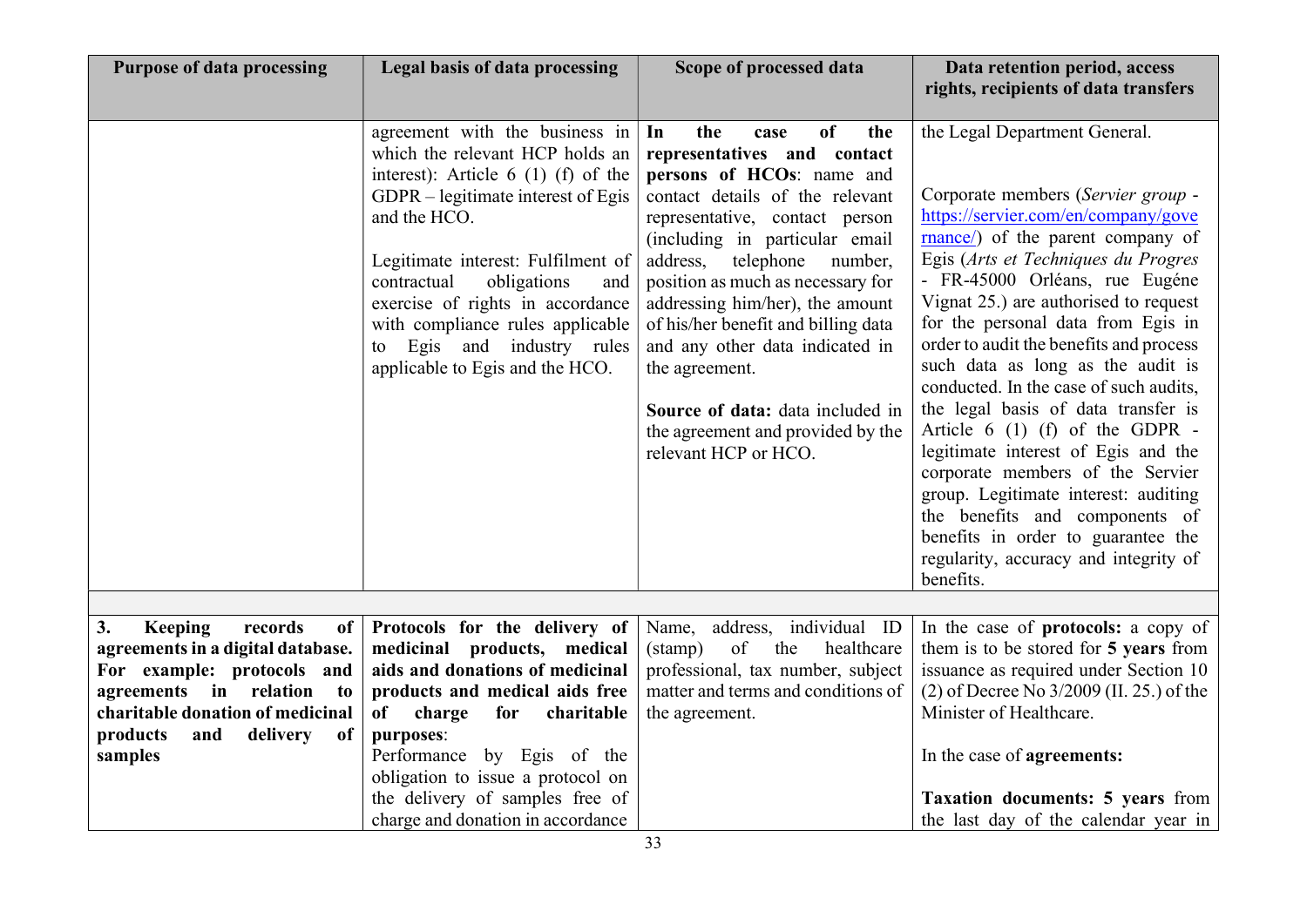| <b>Purpose of data processing</b> | Legal basis of data processing                                                                                                                                                                                                                                                                                                              | Scope of processed data | Data retention period, access<br>rights, recipients of data transfers                                                                                                                                                                                                                         |
|-----------------------------------|---------------------------------------------------------------------------------------------------------------------------------------------------------------------------------------------------------------------------------------------------------------------------------------------------------------------------------------------|-------------------------|-----------------------------------------------------------------------------------------------------------------------------------------------------------------------------------------------------------------------------------------------------------------------------------------------|
|                                   | with Section $7(3)$ and Section 9<br>(2) of Decree No 3/2009 (II. 25.)<br>of the Minister of Healthcare on<br>detailed<br>rules<br>on<br>the<br>the<br>of<br>promotional<br>presentation<br>medicinal products for human use<br>and medical aids and keeping<br>records of persons engaged in                                               |                         | which the tax or data concerned should<br>have been declared or reported or, in<br>the absence of such declaration or<br>report, the tax should have been paid<br>(Sections 78 $(3)$ and 202 $(1)$ of Act CL<br>of 2017 on the Rules of Taxation<br>("Taxation Act")).                        |
|                                   | promotional presentation and the<br>business to consumer commercial<br>practice in relation to medicinal<br>products and medical aids                                                                                                                                                                                                       |                         | Accounting documents: 8 years<br>(Sections 168-169 of Act C of 2000 on<br>Accounting ("Accounting Act").                                                                                                                                                                                      |
|                                   | Agreements to be entered into<br>directly<br>with<br>healthcare<br><b>professionals:</b> Article $6(1)(b)$ of<br>the GDPR $-$ Processing is<br>necessary for the performance of a<br>contract to which the data subject<br>is party or<br>in order to take steps at the request<br>of the data subject prior to entering<br>into a contract |                         | In all other cases: 5 years from the<br>termination of the agreement in<br>relation to the enforcement of a claim<br>or performance of an obligation under<br>the civil law (Section 6:22 $(1)$ of the<br>Civil Code).<br>Persons who have access within Egis:<br>Domestic Sales Directorate. |
|                                   | In other cases: Article $6(1)$ (f) of<br>the GDPR – the legitimate interest<br>of Egis: digitalization of the<br>agreements<br>related<br>and<br>documentation (by scanning).<br>Digitalization and archiving serve<br>easier<br>the<br>storage<br>and<br>managability of documents within<br>the organization of Egis.                     |                         |                                                                                                                                                                                                                                                                                               |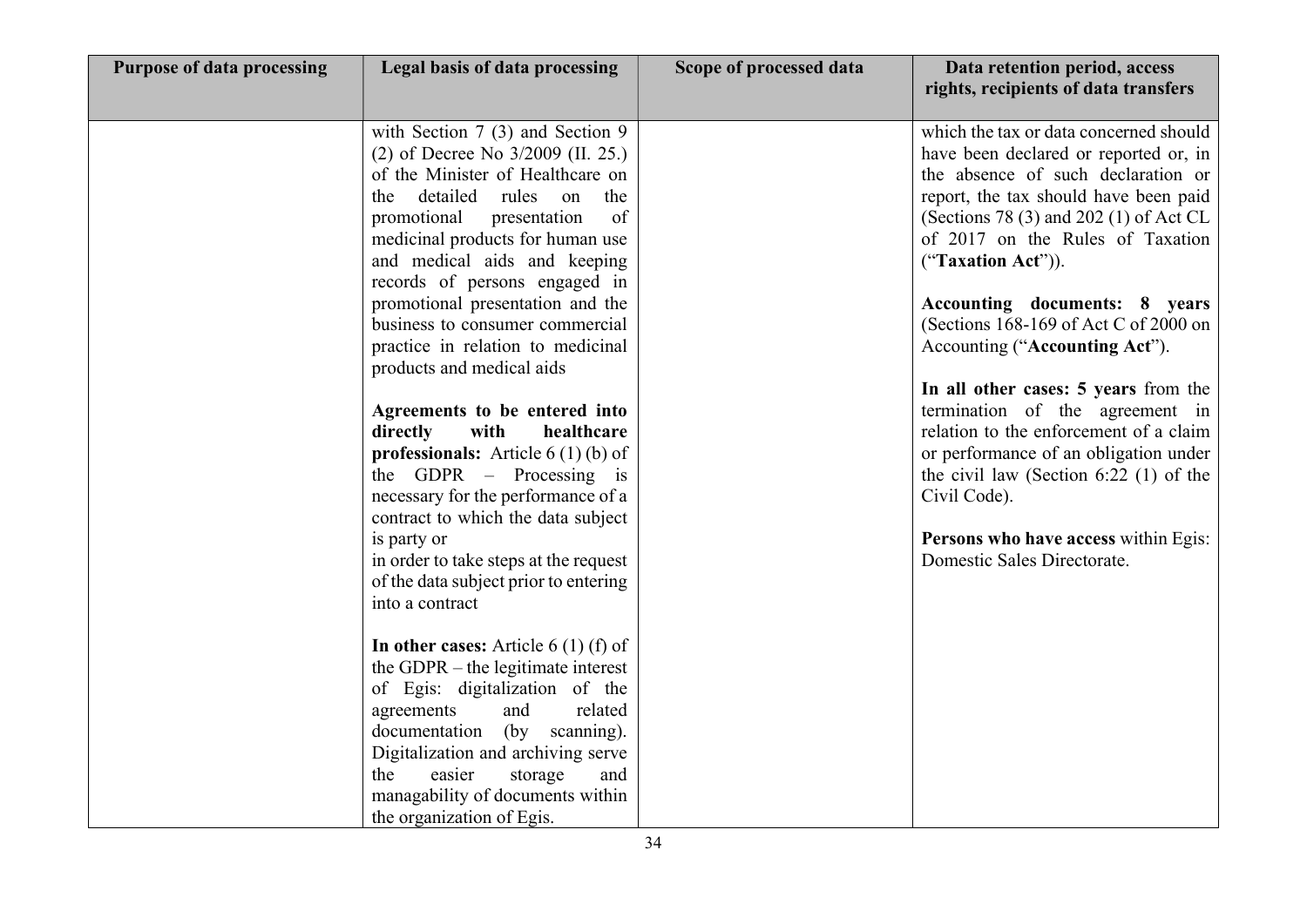| <b>Purpose of data processing</b>                                                                                                                                                                                                                                                                                                                                                                                                                                                                 | Legal basis of data processing                                                                                                                                                                                                                                                                                                                                                                                                                                                                                                                                                                                                                                                                                                                                                                                                                                                                                                                                                                       | Scope of processed data                                                                                                                                                                                                                                                                                                                                                                                                                                                                                                                                                                                                                                                                                     | Data retention period, access<br>rights, recipients of data transfers                                                                                                                                                                                                                                                                                                                                                                                                                                                                                                                                                                                                                                                                                                                                                                                                                                                                                                                                                |
|---------------------------------------------------------------------------------------------------------------------------------------------------------------------------------------------------------------------------------------------------------------------------------------------------------------------------------------------------------------------------------------------------------------------------------------------------------------------------------------------------|------------------------------------------------------------------------------------------------------------------------------------------------------------------------------------------------------------------------------------------------------------------------------------------------------------------------------------------------------------------------------------------------------------------------------------------------------------------------------------------------------------------------------------------------------------------------------------------------------------------------------------------------------------------------------------------------------------------------------------------------------------------------------------------------------------------------------------------------------------------------------------------------------------------------------------------------------------------------------------------------------|-------------------------------------------------------------------------------------------------------------------------------------------------------------------------------------------------------------------------------------------------------------------------------------------------------------------------------------------------------------------------------------------------------------------------------------------------------------------------------------------------------------------------------------------------------------------------------------------------------------------------------------------------------------------------------------------------------------|----------------------------------------------------------------------------------------------------------------------------------------------------------------------------------------------------------------------------------------------------------------------------------------------------------------------------------------------------------------------------------------------------------------------------------------------------------------------------------------------------------------------------------------------------------------------------------------------------------------------------------------------------------------------------------------------------------------------------------------------------------------------------------------------------------------------------------------------------------------------------------------------------------------------------------------------------------------------------------------------------------------------|
|                                                                                                                                                                                                                                                                                                                                                                                                                                                                                                   |                                                                                                                                                                                                                                                                                                                                                                                                                                                                                                                                                                                                                                                                                                                                                                                                                                                                                                                                                                                                      |                                                                                                                                                                                                                                                                                                                                                                                                                                                                                                                                                                                                                                                                                                             |                                                                                                                                                                                                                                                                                                                                                                                                                                                                                                                                                                                                                                                                                                                                                                                                                                                                                                                                                                                                                      |
| 4. Decisions on awarding<br>benefits for participation in<br>professional<br>events<br>and<br>conferences.<br>HCPs apply for support from<br>Egis in order to be eligible for the<br>benefits provided by Egis for<br>attending a professional event or<br>conference.<br>Without processing the personal<br>data related to the above, Egis<br>cannot evaluate the application<br>and arrange for the support for<br>HCP's participation<br>in<br><sub>a</sub><br>professional event/conference. | Article 6 (1) (f) of the GDPR $-$<br>legitimate interest of Egis and the<br>HCPs.<br>Legitimate<br>interest:<br>evaluation<br>of<br>the<br>HCP's<br>application for a benefit.<br>If the support is approved, Egis<br>will continue to process personal<br>data to prepare and implement<br>(perform) a support agreement to<br>be entered into with the HCP<br>(Article $6(1)$ (b) GDPR).<br>Under the support agreement to be<br>entered into with HCP, in order to<br>ensure the HCP's participation in<br>the event or course, Egis transfers<br>the personal data provided in the<br>application (e.g. contact details) to<br>the organizer of the relevant event<br>and the accommodation provider<br>in accordance with Article $6(1)(b)$<br>of the GDPR $-$ processing is<br>necessary<br>directly<br>for<br>the<br>performance of a contract to which<br>the data subject is party or in order<br>to take steps at the request of the<br>data subject prior to entering into a<br>contract. | Applicant's<br>stamp<br>name,<br>number/registration<br>number,<br>mother's name upon birth, place<br>and date of birth, address,<br>telephone number, email address,<br>name and address of workplace,<br>position,<br>education,<br>qualification, languages spoken,<br>professional<br>membership,<br>membership in the continuing<br>education centre, application for<br>support and its justification.<br>Name, venue, dates of the<br>relevant event/course.<br>In the case of events abroad, the<br>applicant's<br>social<br>security<br>number, tax number, travel<br>document number, issue and<br>expiration date, travel visa<br>details.<br>Source of data: data provided by<br>the applicant. | Data retention period: if the<br>application is followed by the<br>execution of an agreement (approval<br>of support documentation), the<br>duration of the data processing is 5<br>years from the execution of the<br>agreement<br>of<br>(date<br>the<br>documentation on the decision to<br>grant support), or otherwise from the<br>receipt of the application by Egis<br>(Section 6:22 (1) of the Civil Code<br>given that civil law claims lapse in 5<br>years).<br>In respect of the fulfilment of tax<br>liabilities: 5 years from the last day<br>of the calendar year in which the tax<br>concerned should have been declared<br>or reported or, in the absence of such<br>declaration or report, the tax should<br>have been paid (Sections 78 (3) and<br>202 (1) of the Taxation Act).<br>Accounting documents: 8 years<br>(Sections 168-169 of the Accounting<br>Act).<br>Persons who have access within<br>Egis: competent staff member of the<br>area competent in respect of the<br>relevant benefit. |
|                                                                                                                                                                                                                                                                                                                                                                                                                                                                                                   | If Egis denies approval for the<br>benefit, Egis continues to process                                                                                                                                                                                                                                                                                                                                                                                                                                                                                                                                                                                                                                                                                                                                                                                                                                                                                                                                |                                                                                                                                                                                                                                                                                                                                                                                                                                                                                                                                                                                                                                                                                                             |                                                                                                                                                                                                                                                                                                                                                                                                                                                                                                                                                                                                                                                                                                                                                                                                                                                                                                                                                                                                                      |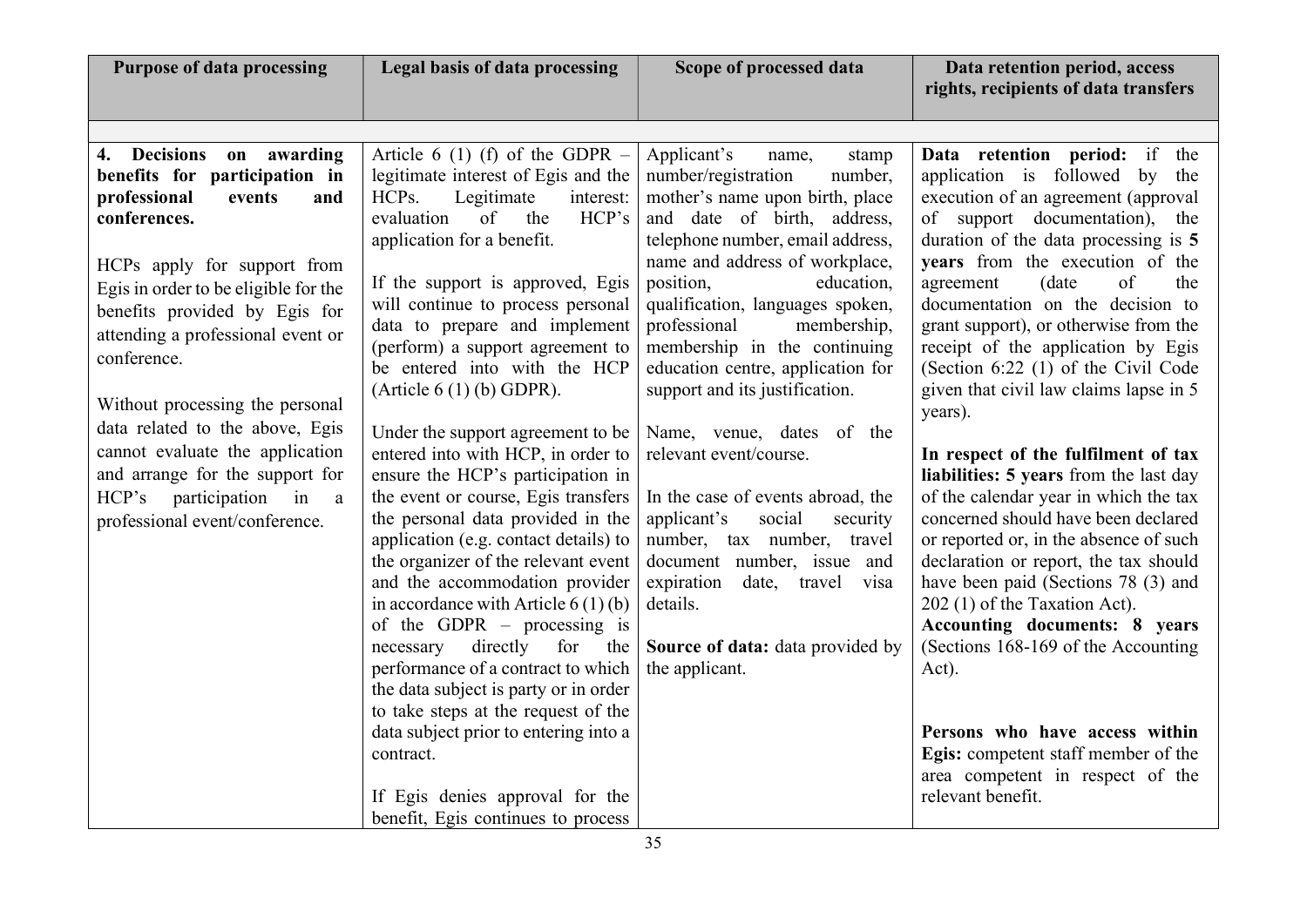| <b>Purpose of data processing</b>   | Legal basis of data processing                                                                                                                                                                                    | Scope of processed data               | Data retention period, access<br>rights, recipients of data transfers                                                                                                                                                                                                                                                                                                                                                                                                                                                                                                                                                                                                                                                                                                                                                                                                                                                                                                                                                                 |
|-------------------------------------|-------------------------------------------------------------------------------------------------------------------------------------------------------------------------------------------------------------------|---------------------------------------|---------------------------------------------------------------------------------------------------------------------------------------------------------------------------------------------------------------------------------------------------------------------------------------------------------------------------------------------------------------------------------------------------------------------------------------------------------------------------------------------------------------------------------------------------------------------------------------------------------------------------------------------------------------------------------------------------------------------------------------------------------------------------------------------------------------------------------------------------------------------------------------------------------------------------------------------------------------------------------------------------------------------------------------|
|                                     | the personal data under Article 6<br>(1) (f) of the GDPR. Legitimate<br>interest of Egis:<br>answering<br>questions (if any) regarding the<br>denial of the application for the<br>benefit and managing disputes. |                                       | Corporate members (Servier group -<br>https://servier.com/en/company/gove<br>mance/) of the parent company of<br>Egis (Arts et Techniques du Progres<br>- FR-45000 Orléans, rue Eugéne<br>Vignat 25.) are authorised to request<br>for the relevant personal data from<br>Egis in order to audit the benefits and<br>process such data as long as the audit<br>is conducted. In the case of such<br>audits, the legal basis of data transfer<br>is Article $6(1)$ (f) of the GDPR -<br>legitimate interest of Egis and the<br>corporate members of the Servier<br>group. Legitimate interest: auditing<br>the benefits and components of<br>remuneration in order to guarantee<br>the regularity, accuracy and integrity<br>of benefits.<br>In the event of participation in an event<br>or course, out of the data provided in<br>the application Egis transfers the data<br>(e.g. contact details) required to ensure<br>participation in the event or course to<br>event organizer<br>and<br>the<br>the<br>accommodation provider. |
| 5.<br>Planning,<br>arranging,       | Article 6 (1) (a) of the GDPR $-$                                                                                                                                                                                 | of HCPs<br>(physicians):<br>Data      | The OCE is a so-called customer                                                                                                                                                                                                                                                                                                                                                                                                                                                                                                                                                                                                                                                                                                                                                                                                                                                                                                                                                                                                       |
| measuring and evaluating the        | consent of the individual.                                                                                                                                                                                        | surname, first name, field(s) of      | relationship management<br>system                                                                                                                                                                                                                                                                                                                                                                                                                                                                                                                                                                                                                                                                                                                                                                                                                                                                                                                                                                                                     |
| of<br>effectiveness<br>visits<br>to |                                                                                                                                                                                                                   | specialisation, title, qualification, | (abbreviated as "CRM").                                                                                                                                                                                                                                                                                                                                                                                                                                                                                                                                                                                                                                                                                                                                                                                                                                                                                                                                                                                                               |
| physicians,<br>preparing<br>and     | The legal basis for the processing                                                                                                                                                                                | position, name and address(es) of     |                                                                                                                                                                                                                                                                                                                                                                                                                                                                                                                                                                                                                                                                                                                                                                                                                                                                                                                                                                                                                                       |
| keeping up to date the partner      | of personal data related to the                                                                                                                                                                                   | the workplace(s), identification      |                                                                                                                                                                                                                                                                                                                                                                                                                                                                                                                                                                                                                                                                                                                                                                                                                                                                                                                                                                                                                                       |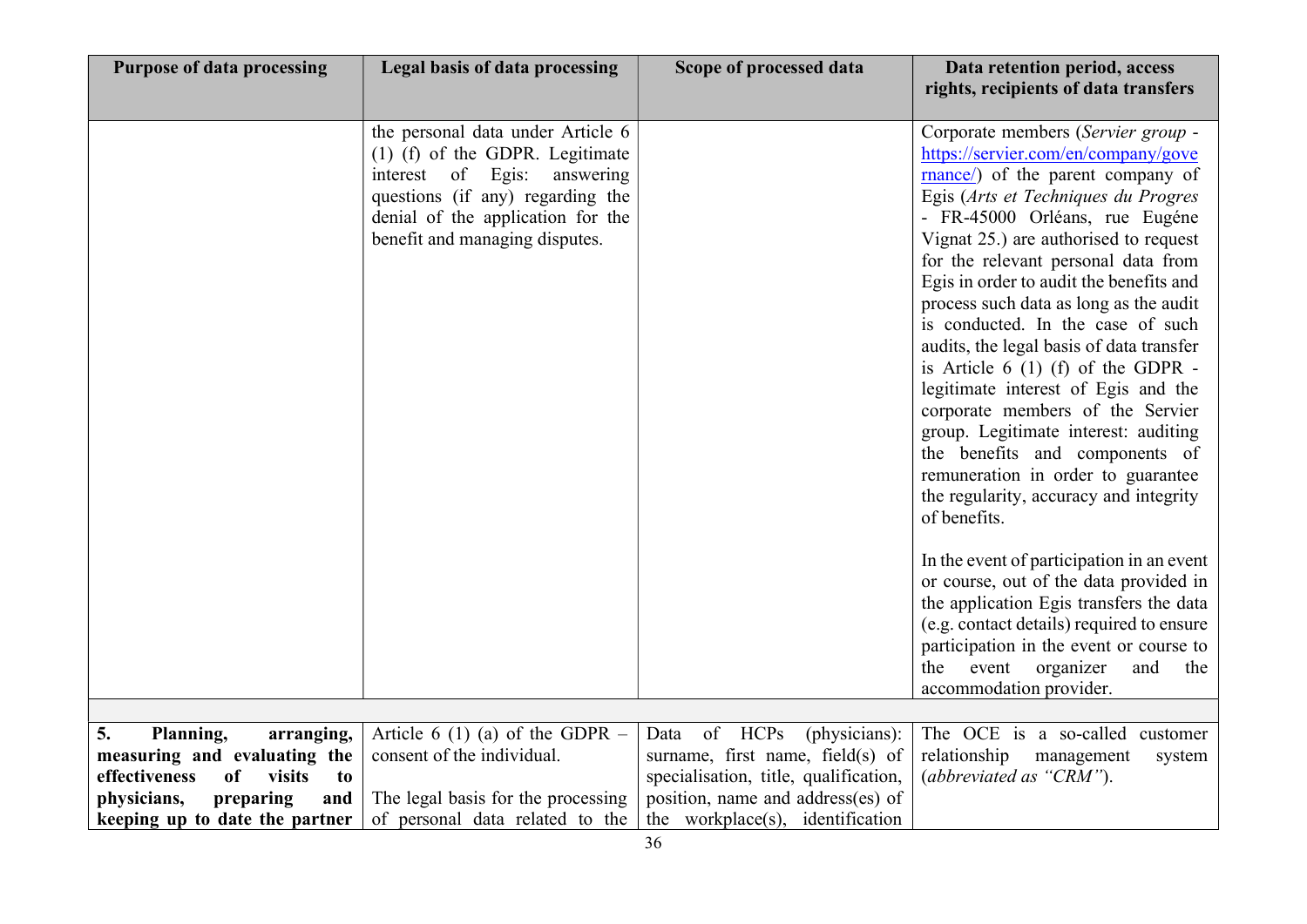| <b>Purpose of data processing</b>                                                                                                                                                                                                                      | Legal basis of data processing                                                                                                                                                 | Scope of processed data                                                                                                                                                                                                                                                                        | Data retention period, access<br>rights, recipients of data transfers                                                                                                                                                                                                                                                                          |
|--------------------------------------------------------------------------------------------------------------------------------------------------------------------------------------------------------------------------------------------------------|--------------------------------------------------------------------------------------------------------------------------------------------------------------------------------|------------------------------------------------------------------------------------------------------------------------------------------------------------------------------------------------------------------------------------------------------------------------------------------------|------------------------------------------------------------------------------------------------------------------------------------------------------------------------------------------------------------------------------------------------------------------------------------------------------------------------------------------------|
| required<br>registry<br>for<br>of<br>promotional<br>presentation<br>medicinal<br>products<br>and<br>with<br>maintaining<br>contact<br>physicians.                                                                                                      | inclusion<br>of<br>healthcare<br>professionals in the OCE database<br>is ensured by IQVIA AG.<br>Egis carries out any further                                                  | code, telephone number, email<br>address, postal address, gender<br>and information specified by laws<br>and external and internal policies<br>in respect of the pharmaceutical                                                                                                                | The database is developed and<br>operated by <b>IQVIA AG</b> (Dorfplatz 4,<br>6330 Cham, Switzerland, CHE-<br>106.920.201, office@squarelime.hu).                                                                                                                                                                                              |
| The purpose of keeping a partner<br>registry is to be able to determine<br>frequency of visits<br>the<br>to<br>physicians,<br>the<br>brands<br>recommended in the course of                                                                            | processing of data in the OCE (see<br>section on scope of data) with the<br>of the<br>consent<br>individuals<br>(healthcare professionals).<br>The individual has the right to | activity.<br>During visits to physicians,<br>medical sales representatives<br>record the following data: place,<br>date of the visit, and products and                                                                                                                                         | Egis retains the data as long as it is<br>necessary to make visits the HCPs and<br>maintain<br>a<br>promotional<br>and<br>professional relationship with the<br>HCPs.                                                                                                                                                                          |
| promotion more easily, to invite<br>the relevant physicians to speak<br>based on their field of expertise<br>and to participate in scientific<br>trials and projects.                                                                                  | withdraw his or her consent at any<br>time. The withdrawal of consent<br>will not affect the lawfulness of<br>processing based on consent<br>before its withdrawal.            | promotional materials presented,<br>personal experience during visits<br>(attitude to treatments, therapeutic<br>preferences,<br>project<br>participation/preference).                                                                                                                         | Persons who have access within<br>Egis: competent staff members in the<br>Domestic Sales and IT Directorate, and<br>as much as they are concerned:<br>medical sales representatives, key<br>account manager, regional managers,                                                                                                                |
| Based on the data relating to visits<br>to physicians, Egis generates<br>regular reports on and case-by-<br>case analyses (as requested by<br>Egis management) of the activity<br>of sales representatives to the<br>immediate supervisors within Egis | Without consent, Egis cannot<br>contact or maintain contact with<br>the individual for the purpose<br>outlined in this row.                                                    | <b>Further</b><br>data:<br>personal<br>Employee data of the Medical<br>Sales Representative, Regional<br>Manager (name, email at work,<br>line (therapeutic area), registration<br>number (PIN), evaluation of the<br>visit.                                                                   | competent administrators, Department<br>General<br>Pharmaceutical<br>of<br>Information, head of CNS ONKO<br>Business Unit (BU), head of OTC<br>Business Unit, system administrators.<br>In order to measure the activity of                                                                                                                    |
| in order to present the results of<br>visits made for the promotional<br>presentation<br>of<br>medicinal<br>products.                                                                                                                                  |                                                                                                                                                                                | Regarding physicians' activity,<br>the external service partner of Egis<br>provides<br>Egis with<br>micro-<br>regional level data on the<br>turnover of medicinal products<br>that cannot be directly linked to<br>specific individuals, regardless of<br>visits to physicians. Egis plans its | medical sales representatives and<br>their<br>efficiency, IFUA<br>enhance<br>HORVÁTH & PARTNERS Kft.<br>(Cg. 01-09-063411, 1119 Budapest,<br>Fehérvári út 79.) as data processor<br>have access to the data stored in the<br>OCE system. The data processor<br>prepares statistical reports (without<br>personal data) which are accessible to |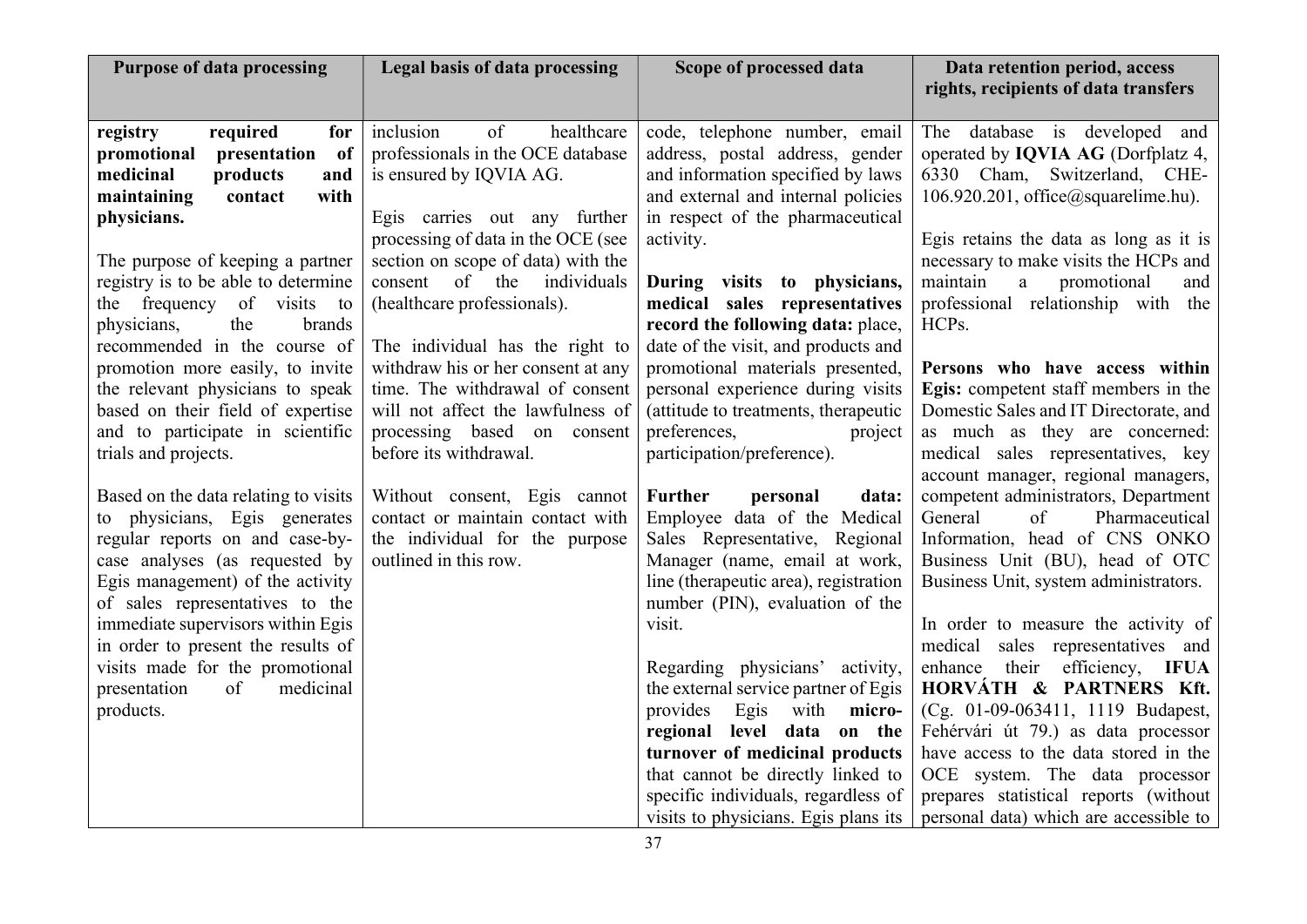| <b>Purpose of data processing</b>                                                                                                                                                                                                                                                                                                                                                                                                                                                                                                                                                                                                                                                                                                    | Legal basis of data processing                                  | Scope of processed data                                                                                                                                                                                                         | Data retention period, access<br>rights, recipients of data transfers                                             |
|--------------------------------------------------------------------------------------------------------------------------------------------------------------------------------------------------------------------------------------------------------------------------------------------------------------------------------------------------------------------------------------------------------------------------------------------------------------------------------------------------------------------------------------------------------------------------------------------------------------------------------------------------------------------------------------------------------------------------------------|-----------------------------------------------------------------|---------------------------------------------------------------------------------------------------------------------------------------------------------------------------------------------------------------------------------|-------------------------------------------------------------------------------------------------------------------|
|                                                                                                                                                                                                                                                                                                                                                                                                                                                                                                                                                                                                                                                                                                                                      |                                                                 | promotional activities based on<br>personal experience during the<br>visits to physicians and micro-<br>regional level anonymous data on<br>of<br>medicinal<br>the<br>turnover<br>products.                                     | the Egis management and the persons<br>designated by the Egis management.                                         |
|                                                                                                                                                                                                                                                                                                                                                                                                                                                                                                                                                                                                                                                                                                                                      |                                                                 |                                                                                                                                                                                                                                 |                                                                                                                   |
| <b>Sending</b><br>promotional<br>6.<br>materials and newsletters by<br>mail, phone, email or SMS.<br>Sending<br>Egis<br>promotional<br>materials and newsletters by mail,<br>phone, email or<br>SMS. For example: for the purpose<br>of paper based direct marketing<br><b>SMS</b><br>campaign,<br>based<br>promotional campaign, newsletter<br>by email,<br>keeping in contact for marketing<br>purposes with the physicians<br>visited and key opinion leaders<br>("KOL"),<br>forwarding<br>Egis<br>publications<br>(Bekopogtató,<br>Lélekemelő), Egis VIP Pharmacy<br>newsletter (commercial news,<br>notices of promotional sales<br>in pharmacies,<br>new<br>product<br>launches<br>in<br>the<br>market,<br>professional news). | Article 6 (1) (a) of the GDPR $-$<br>consent of the individual. | Details of healthcare professionals<br>(physicians): name, date of birth,<br>mobile phone number, landline<br>phone number, email address,<br>home address (city, postal code,<br>street/house number), workplace,<br>position. | For the time necessary to keep in<br>contact or until you<br>withdraw your consent (whichever<br>occurs earlier). |
|                                                                                                                                                                                                                                                                                                                                                                                                                                                                                                                                                                                                                                                                                                                                      |                                                                 |                                                                                                                                                                                                                                 |                                                                                                                   |
| customized<br><b>Sending</b><br>7.<br>communication<br>customized<br>$\sim$ $\sim$                                                                                                                                                                                                                                                                                                                                                                                                                                                                                                                                                                                                                                                   | Article 6 (1) (a) of the GDPR $-$<br>consent of the individual. | Information provided to Egis in<br>connection with the use of<br>www.egismed.hu website,                                                                                                                                        | For the time necessary to maintain<br>contact<br>consent is withdrawn<br>until<br><sub>or</sub>                   |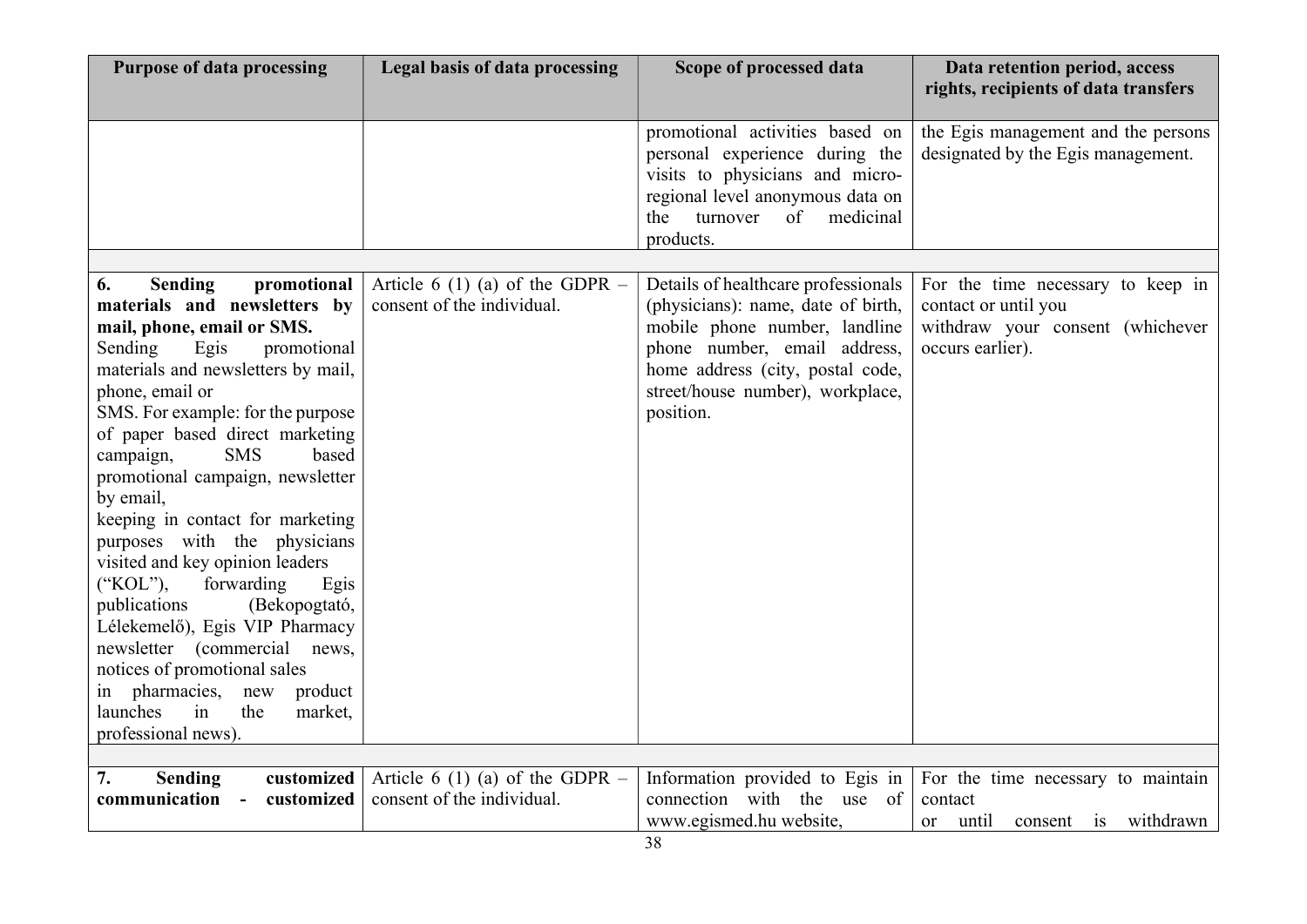| <b>Purpose of data processing</b>                                                                                                                                                                                                                                                                            | Legal basis of data processing                                                                                                                                                                                                                                                                                                                                                                                                                                                                                                                                  | Scope of processed data                                                                                                                                                                                                                                                     | Data retention period, access<br>rights, recipients of data transfers                                                                                                                                                                                                                                                                                                                                                                                                                                                                                                                     |
|--------------------------------------------------------------------------------------------------------------------------------------------------------------------------------------------------------------------------------------------------------------------------------------------------------------|-----------------------------------------------------------------------------------------------------------------------------------------------------------------------------------------------------------------------------------------------------------------------------------------------------------------------------------------------------------------------------------------------------------------------------------------------------------------------------------------------------------------------------------------------------------------|-----------------------------------------------------------------------------------------------------------------------------------------------------------------------------------------------------------------------------------------------------------------------------|-------------------------------------------------------------------------------------------------------------------------------------------------------------------------------------------------------------------------------------------------------------------------------------------------------------------------------------------------------------------------------------------------------------------------------------------------------------------------------------------------------------------------------------------------------------------------------------------|
| materials,<br>promotional<br>newsletters and professional<br>communication by mail, phone,<br>email or SMS and<br>customizing the planning of<br>visits to HCPs.<br>Customizing Egis promotional<br>materials, newsletters and other<br>professional communications and<br>visits (e.g. frequency, content). |                                                                                                                                                                                                                                                                                                                                                                                                                                                                                                                                                                 | answers given to market research<br>questions, feedback during visits,<br>etc., other publicly available data<br>related to professional interests<br>(scientific publications,<br>communiqués, presentations on<br>congresses, professional corporate<br>membership etc.). | (whichever occurs earlier).                                                                                                                                                                                                                                                                                                                                                                                                                                                                                                                                                               |
| 8.<br><b>Keeping</b><br>records<br>of<br>attendance sheets of events and<br>roundtable talks organized by<br>medical<br>Egis<br>sales<br>representatives.                                                                                                                                                    | Article 6 (1) (f) of the GDPR $-$<br>legitimate interest of Egis.<br>interest:<br>Legitimate<br>keeping<br>records of attendance sheets of<br>and<br>roundtable<br>talks<br>events<br>organized by Egis medical sales<br>representatives. The purpose of<br>the register is to document the<br>circumstances of the event for cost<br>accounting purposes, e.g. for the<br>National Institute of Pharmacy<br>(OGYÉI),<br>Food<br>and<br>the<br>Transparency Committee of the<br>Medicines For Europe, or the<br>Tax and Customs<br>National<br>Authority (NAV). | Data on the attendance sheet of<br>events and roundtables organized<br>by Egis: venue, date, participant's<br>name, participant's seal number,<br>participant's signature and name<br>of the organizing medical sales<br>representative.                                    | Data retention period: 5 years from<br>the last day of the calendar year of the<br>event (Sections 78 $(3)$ and 202 $(1)$ of<br>Act CL of 2017 on the Rules of<br>Taxation ("Taxation Act")).<br>Persons who have access within<br>Egis: Domestic Sales Directorate.<br>Competent authorities and industrial<br>organizations, e.g. the National<br>Institute of Pharmacy and Food<br>(OGYÉI),<br>the<br>Transparency<br>Committee of the Medicines For<br>Europe, or the National Tax and<br>Customs Authority (NAV) may<br>request that attendance sheets be<br>made available to them. |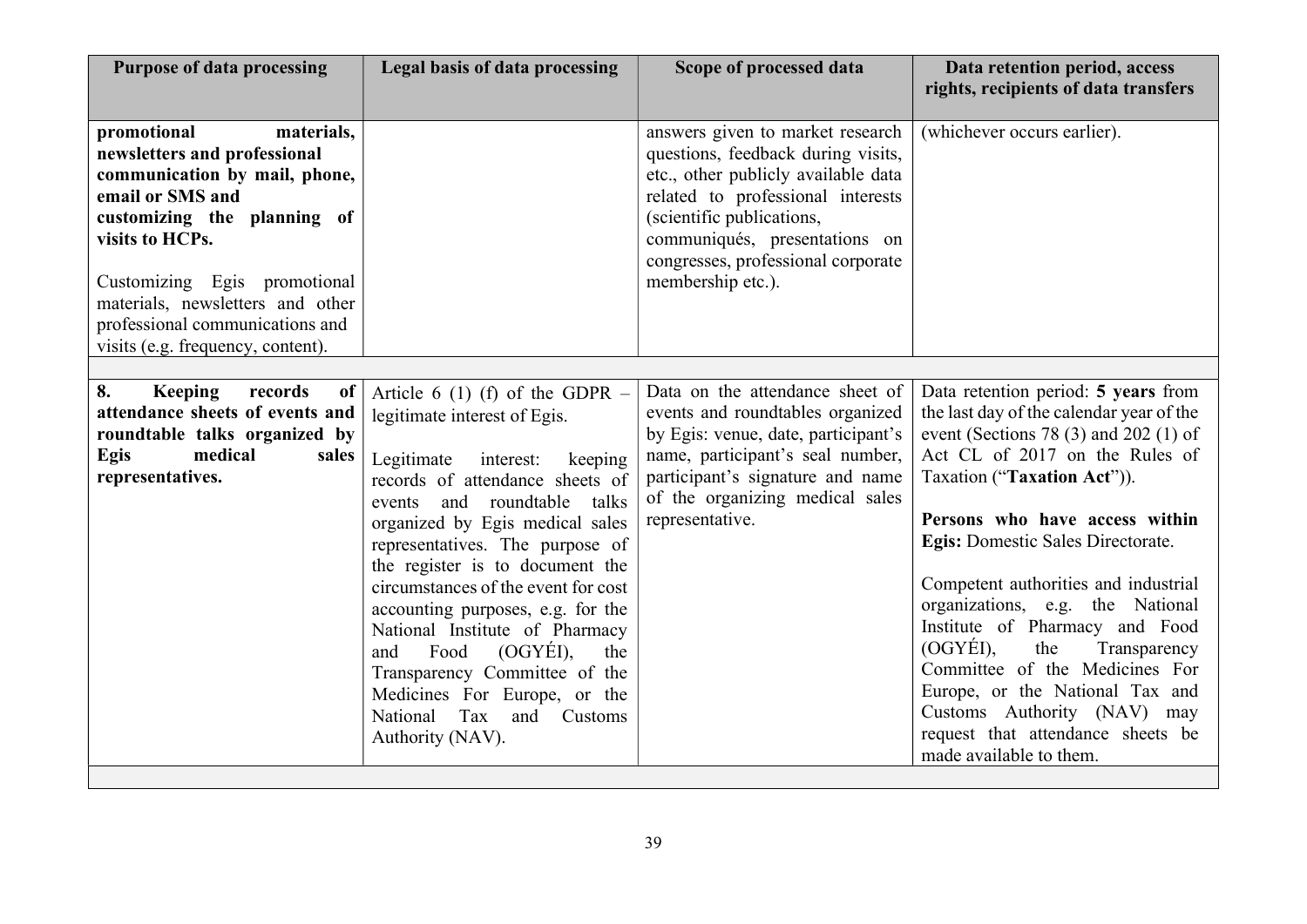| <b>Purpose of data processing</b>                                                                                                                                                           | Legal basis of data processing                                                                                                            | Scope of processed data                                                                                                                                                                                                                                                                                                                                  | Data retention period, access<br>rights, recipients of data transfers                                                                                                                                                                                                                                                                                |
|---------------------------------------------------------------------------------------------------------------------------------------------------------------------------------------------|-------------------------------------------------------------------------------------------------------------------------------------------|----------------------------------------------------------------------------------------------------------------------------------------------------------------------------------------------------------------------------------------------------------------------------------------------------------------------------------------------------------|------------------------------------------------------------------------------------------------------------------------------------------------------------------------------------------------------------------------------------------------------------------------------------------------------------------------------------------------------|
| 9. Sending out invitations to<br>events and roundtable talks<br>organized by Egis.                                                                                                          | Article 6 (1) (f) of the GDPR $-$<br>legitimate interest of Egis.<br>Legitimate interest: successful and<br>efficient event organization. | contact details of the<br>The<br>individuals intended to be invited<br>by Egis: the names of the<br>prospective participants and the<br>organization they represent, any<br>other<br>attendance<br>related<br>information they provide (e.g.<br>arrival<br>time,<br>preferred<br>presentation, etc.)<br>and contact<br>details<br>telephone<br>(address, | If the data subject does not object to<br>the processing of his/her data, the<br>contact data may be used to send<br>invitations to events and roundtable<br>discussions organized by Egis and to<br>get in touch. Egis keeps the data until<br>it is in contact with the recipient (e.g.<br>physician, pharmacy).<br>Persons who have access within |
|                                                                                                                                                                                             |                                                                                                                                           | number, email address).                                                                                                                                                                                                                                                                                                                                  | Egis: Domestic Sales Directorate.                                                                                                                                                                                                                                                                                                                    |
| 10. Planning, organizing and<br>the success<br>measuring<br>of                                                                                                                              | Article 6 (1) (a) of the GDPR $-$<br>consent of the individual.                                                                           | Data of relevant professional:<br>surname, first name, field(s) of                                                                                                                                                                                                                                                                                       | Unless consent is withdrawn, Egis<br>keeps the data for the time necessary to                                                                                                                                                                                                                                                                        |
| pharmacy sales talks, compiling<br>and keeping up to date the<br>partner registry necessary for                                                                                             | The individual has the right to<br>withdraw his or her consent at any                                                                     | specialisation, title, qualification,<br>position, name and address(es) of<br>the workplace(s), identification                                                                                                                                                                                                                                           | hold pharmacy sales talks and maintain<br>contact with the relevant professionals.                                                                                                                                                                                                                                                                   |
| the sales representation of Egis<br>in pharmacies and keeping in<br>touch with the professionals<br>concerned.                                                                              | time. The withdrawal of consent<br>will not affect the lawfulness of<br>processing based on consent<br>before its withdrawal.             | code, telephone number, email<br>address, postal address, gender,<br>and information specified by laws<br>and external and internal policies<br>in respect of the pharmaceutical                                                                                                                                                                         | Persons who have access within<br>Egis: competent staff member in the<br>Domestic Sales and IT Directorate, and<br>as much as they are concerned: sales<br>representatives, key account manager,                                                                                                                                                     |
| The purpose of the partner registry<br>is to determine the frequency of<br>visits to pharmacies and the scope<br>of themes of the commercial<br>discussions with pharmacies more<br>easily. | Without consent, Egis is not be<br>able to contact or maintain contact<br>with the individual for the purpose<br>outlined in this row.    | activity.<br>During pharmacy visits, sales<br>representatives<br>record<br>the<br>following data: places, times of<br>visits, personal experience, market<br>demands and orders.                                                                                                                                                                         | regional<br>managers,<br>competent<br>administrators, Department General of<br>Pharmaceutical Information, head of<br>CNS ONKO Business Unit (BU), head<br>of OTC Business Unit, system<br>administrators.                                                                                                                                           |
| Based on the data relating to visits<br>to pharmacies, Egis generates<br>regular reports on and case-by-<br>case analyses (as requested by                                                  |                                                                                                                                           | Regarding individuals' activity,<br>the external service partner of Egis<br>provides<br>with<br>micro-<br>Egis                                                                                                                                                                                                                                           |                                                                                                                                                                                                                                                                                                                                                      |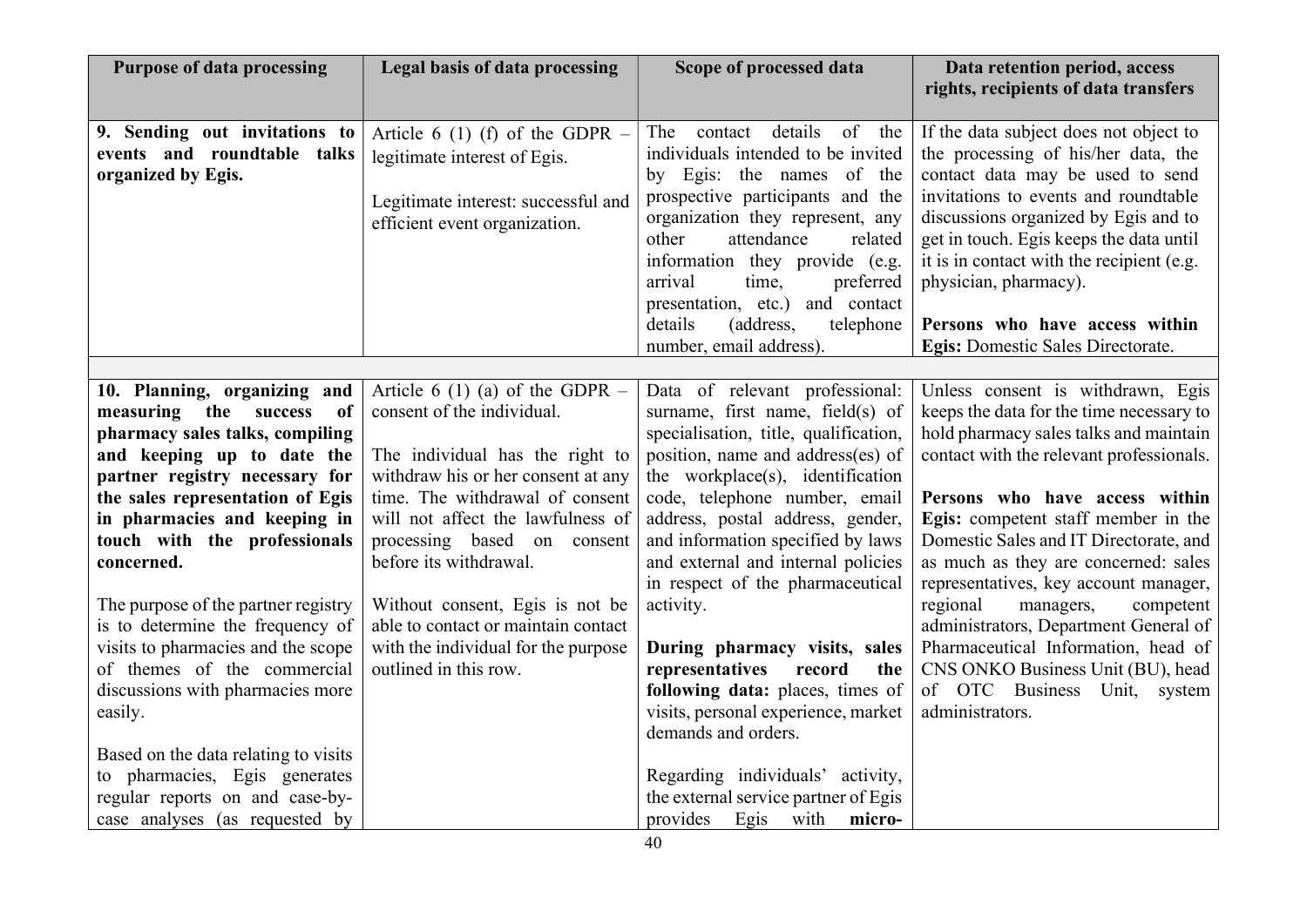| <b>Purpose of data processing</b>                                                                                                                                                                                                                                                                                                                                                                                                                | Legal basis of data processing                                                                                                                                                                                                                                                                                                                                                                                                                                                                                                                                                                                                                                                                                                   | Scope of processed data                                                                                                                                                                                                                                                                                                                                                                                                                                                                                                                                                                                             | Data retention period, access<br>rights, recipients of data transfers                                                                                                                                                                                                                                                                                                                                                                                                                                                                                                                                        |
|--------------------------------------------------------------------------------------------------------------------------------------------------------------------------------------------------------------------------------------------------------------------------------------------------------------------------------------------------------------------------------------------------------------------------------------------------|----------------------------------------------------------------------------------------------------------------------------------------------------------------------------------------------------------------------------------------------------------------------------------------------------------------------------------------------------------------------------------------------------------------------------------------------------------------------------------------------------------------------------------------------------------------------------------------------------------------------------------------------------------------------------------------------------------------------------------|---------------------------------------------------------------------------------------------------------------------------------------------------------------------------------------------------------------------------------------------------------------------------------------------------------------------------------------------------------------------------------------------------------------------------------------------------------------------------------------------------------------------------------------------------------------------------------------------------------------------|--------------------------------------------------------------------------------------------------------------------------------------------------------------------------------------------------------------------------------------------------------------------------------------------------------------------------------------------------------------------------------------------------------------------------------------------------------------------------------------------------------------------------------------------------------------------------------------------------------------|
| Egis management) of the activity<br>connected to sales talks with<br>pharmacies to the immediate<br>supervisors within Egis in order to<br>present the results of meetings for<br>commercial<br>and<br>marketing<br>purposes.                                                                                                                                                                                                                    |                                                                                                                                                                                                                                                                                                                                                                                                                                                                                                                                                                                                                                                                                                                                  | regional level data on the<br>turnover of medicinal products<br>that cannot be directly linked to<br>specific individuals, regardless of<br>pharmacy visits. Egis plans its<br>activities in connection with sales<br>talks with pharmacies based on<br>personal experience gained during<br>pharmacy visits and micro-<br>regional level anonymous data on<br>medicinal<br>the<br>turnover<br>of<br>products.                                                                                                                                                                                                      |                                                                                                                                                                                                                                                                                                                                                                                                                                                                                                                                                                                                              |
|                                                                                                                                                                                                                                                                                                                                                                                                                                                  |                                                                                                                                                                                                                                                                                                                                                                                                                                                                                                                                                                                                                                                                                                                                  |                                                                                                                                                                                                                                                                                                                                                                                                                                                                                                                                                                                                                     |                                                                                                                                                                                                                                                                                                                                                                                                                                                                                                                                                                                                              |
| 11. Complying with disclosure<br>obligations on the Egis website<br>under<br>the<br>Generic<br>Pharmaceutical<br>Transparency<br>Code for the Disclosure of<br><b>Benefits</b><br>Healthcare<br>to<br>Professionals and Healthcare<br><b>Organizations ("Transparency</b><br>Code").<br>Code<br>Transparency<br>The<br>is<br>available<br>at<br>http://www.generikusegyesulet.hu<br>/contents/uploads/documents/doc<br>ument 1477041668 734.pdf. | In the case of data subjects other<br>than private individuals, if the<br>data subject is identifiable (for<br>example Egis processes the<br>names of the contact persons of<br>the companies, physicians acting<br>on their behalf): Article $6(1)(c)$<br>of the GDPR (compliance with a<br>legal obligation to which Egis is<br>subject) and Articles 7.1 and 7.4 of<br>the Transparency Code. Egis<br>voluntarily joined Medicines for<br>Europe, which is a European<br>organization<br>of<br>generic<br>manufacturers.<br>pharmaceutical<br>The purpose of the disclosure<br>requirement<br>is<br>to<br>ensure<br>transparency of the financial and<br>non-financial<br>support<br>to<br>healthcare<br>organizations<br>and | Irrespective of the disclosure of<br>the support on the website, Egis<br>processes the following data of the<br>healthcare<br>professional<br>receiving support, in order to<br>track the scope of recipients and<br>amount of the support: name,<br>address, tax identification number,<br>unique<br>identifier<br>(seal)<br>number/registration<br>number),<br>name and address of workplace,<br>telephone number, the type and<br>amount of the benefit, their source<br>documents.<br>The following information will<br>be published on the website:<br>name, registered office, unique<br>identifier<br>(seal) | 5 years.<br>In addition personal data will be<br>available on the Egis website<br>(en.egis.health) from 30 June 2018.<br>Data will be available on the website<br>for 3 years from the date of disclosure<br>to ensure the purpose of data<br>processing described in this row (for<br>the transparency of support provided<br>by Egis).<br>In the case of data processed based on<br>consent, Egis processes the data until<br>consent is withdrawn.<br>Persons who have access within Egis<br>until data are disclosed on the<br>website: competent staff of the Egis<br>Domestic<br>Directorate,<br>Sales |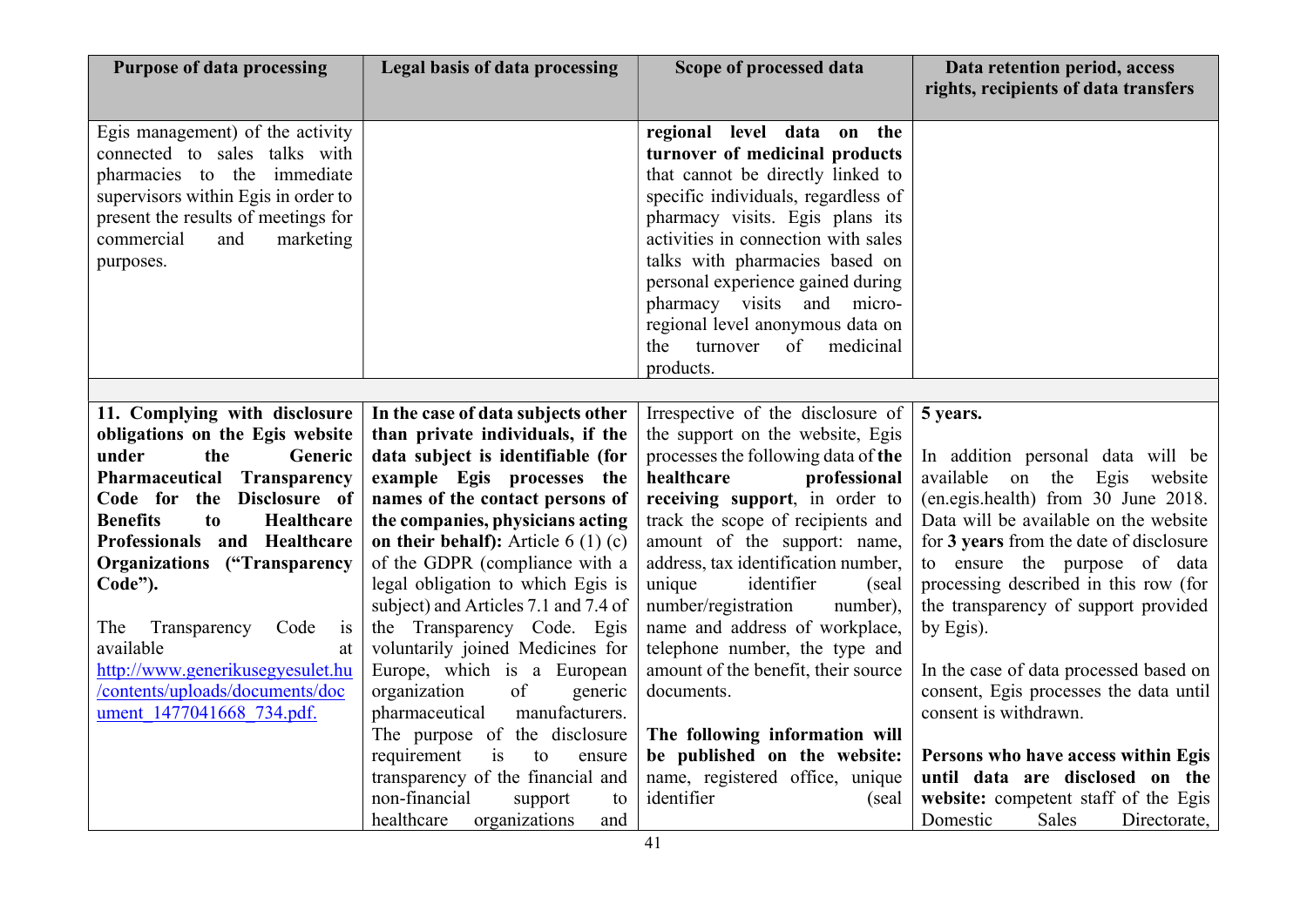| <b>Purpose of data processing</b> | Legal basis of data processing                                                                                                                                                                                                                                                                                                                                                                                                                                                                                                                                                                                                                                                                                                                                   | Scope of processed data                                            | Data retention period, access<br>rights, recipients of data transfers                              |
|-----------------------------------|------------------------------------------------------------------------------------------------------------------------------------------------------------------------------------------------------------------------------------------------------------------------------------------------------------------------------------------------------------------------------------------------------------------------------------------------------------------------------------------------------------------------------------------------------------------------------------------------------------------------------------------------------------------------------------------------------------------------------------------------------------------|--------------------------------------------------------------------|----------------------------------------------------------------------------------------------------|
|                                   | professionals (i.e. transparency,<br>the transparency of the support<br>provided by Egis).                                                                                                                                                                                                                                                                                                                                                                                                                                                                                                                                                                                                                                                                       | number/registration<br>number),<br>amount and type of the benefit. | transparency administrators, central<br>responsible officer, competent in-<br>house legal counsel. |
|                                   | the<br>private<br>event<br>of<br>1n<br>individuals:<br>Egis<br>requests<br>from<br>the<br>relevant<br>consent<br>individuals for disclosure on the<br>website – Article 6 (1) (a) of the<br>$GDPR - voluntary consent of the$<br>individual. In this case the<br>individual has the right to<br>withdraw his/her consent at any<br>time. The withdrawal of consent<br>will not affect the lawfulness of<br>processing based on consent<br>before its withdrawal. If the<br>private individual concerned does<br>not consent to disclosure, the<br>consequence is that he/she will not<br>be named on Egis' website, Egis<br>only discloses an anonymous,<br>aggregated annual statement of the<br>support provided<br>to<br>these<br>individuals on its website. |                                                                    |                                                                                                    |
| 12. Disclosing benefit related    | In the case of a disclosure by                                                                                                                                                                                                                                                                                                                                                                                                                                                                                                                                                                                                                                                                                                                                   | The following benefits fall inter                                  | Data retention period: unless the                                                                  |
| information under the EFPIA       | name of the agreement to be                                                                                                                                                                                                                                                                                                                                                                                                                                                                                                                                                                                                                                                                                                                                      | alia within the scope of the                                       | individual<br>relevant<br>withdraws                                                                |
| Transparency Code and the         | entered into directly with the                                                                                                                                                                                                                                                                                                                                                                                                                                                                                                                                                                                                                                                                                                                                   | transparency obligation:                                           | consent, the term of disclose is 3                                                                 |
| Code for Cooperation with         | HCP or benefits provided to the<br>HCP: Article $6(1)(a)$ of the                                                                                                                                                                                                                                                                                                                                                                                                                                                                                                                                                                                                                                                                                                 | • registration fee;                                                | years under Article 2 of the<br>Code                                                               |
| <b>Patient Organizations.</b>     | GDPR – consent of the individual.                                                                                                                                                                                                                                                                                                                                                                                                                                                                                                                                                                                                                                                                                                                                | travelling<br>$\bullet$<br>and                                     | Transparency<br>(https://www.efpia.eu/media/25837/                                                 |
| Egis supports pharmaceutical      |                                                                                                                                                                                                                                                                                                                                                                                                                                                                                                                                                                                                                                                                                                                                                                  | accommodation costs;                                               | efpia-disclosure-code.pdf) of EFPIA                                                                |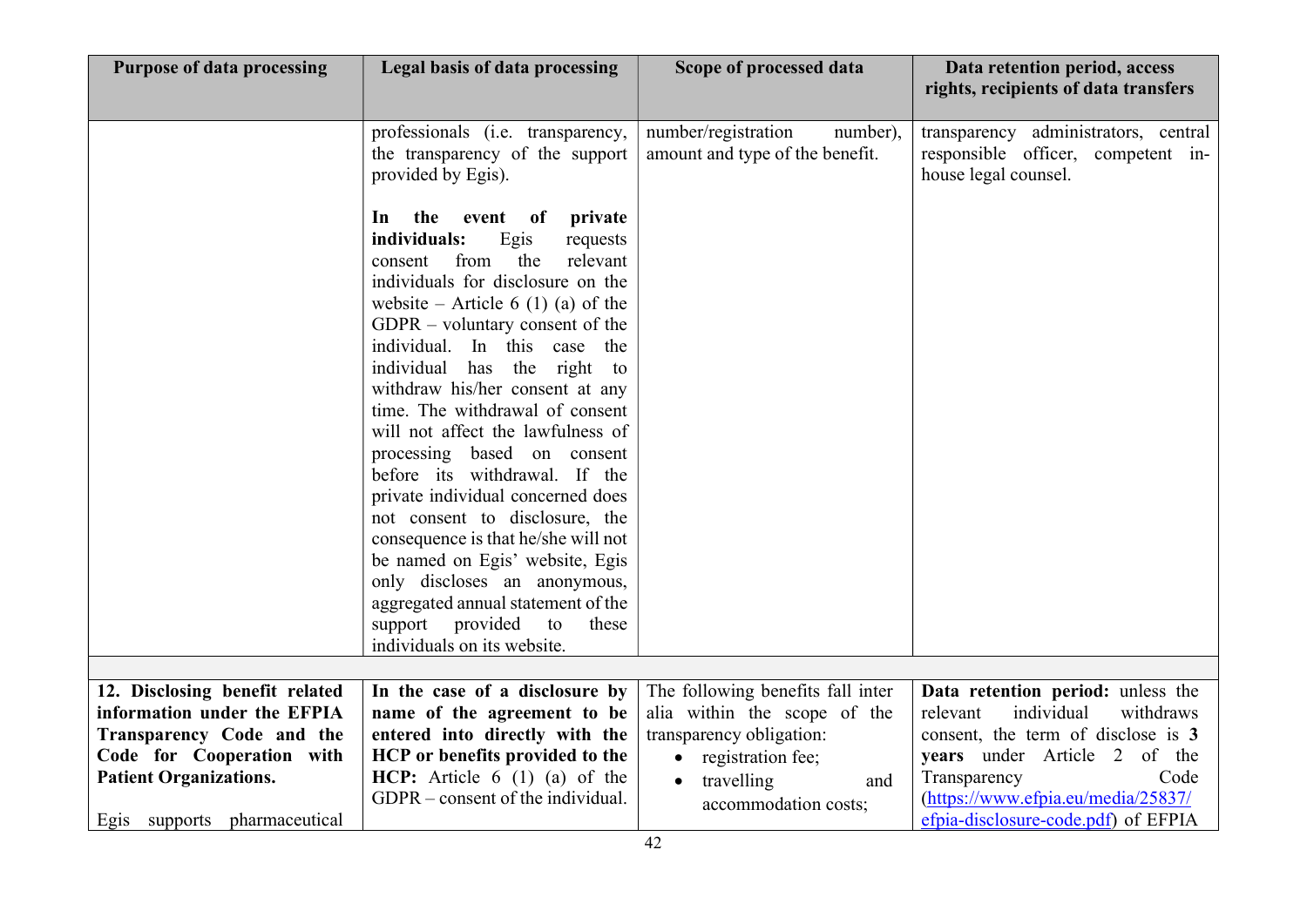| <b>Purpose of data processing</b>                                                                                                                                                                                                                                                                                                                                                                                                                                                                                                                                                                                                                                                                                                                                                                                                                                                             | <b>Legal basis of data processing</b>                                                                                                                                                                                                                                                                                                                                                                                                                                                                                                                                                                                                                                                                                                                                                                                                                                                                                                                                                                                                                                                                                                            | Scope of processed data                                                                                                                                                                                                                                                                                                                                                                                                                                                                                                                                                                                                                                                                                                                                                                                                                                                                                                                                           | Data retention period, access<br>rights, recipients of data transfers                                                                                                                                                                                                                                                                                                                                                                                                                                                                                                                                                                                                                                                                                                                                                                                                                                                                                                       |
|-----------------------------------------------------------------------------------------------------------------------------------------------------------------------------------------------------------------------------------------------------------------------------------------------------------------------------------------------------------------------------------------------------------------------------------------------------------------------------------------------------------------------------------------------------------------------------------------------------------------------------------------------------------------------------------------------------------------------------------------------------------------------------------------------------------------------------------------------------------------------------------------------|--------------------------------------------------------------------------------------------------------------------------------------------------------------------------------------------------------------------------------------------------------------------------------------------------------------------------------------------------------------------------------------------------------------------------------------------------------------------------------------------------------------------------------------------------------------------------------------------------------------------------------------------------------------------------------------------------------------------------------------------------------------------------------------------------------------------------------------------------------------------------------------------------------------------------------------------------------------------------------------------------------------------------------------------------------------------------------------------------------------------------------------------------|-------------------------------------------------------------------------------------------------------------------------------------------------------------------------------------------------------------------------------------------------------------------------------------------------------------------------------------------------------------------------------------------------------------------------------------------------------------------------------------------------------------------------------------------------------------------------------------------------------------------------------------------------------------------------------------------------------------------------------------------------------------------------------------------------------------------------------------------------------------------------------------------------------------------------------------------------------------------|-----------------------------------------------------------------------------------------------------------------------------------------------------------------------------------------------------------------------------------------------------------------------------------------------------------------------------------------------------------------------------------------------------------------------------------------------------------------------------------------------------------------------------------------------------------------------------------------------------------------------------------------------------------------------------------------------------------------------------------------------------------------------------------------------------------------------------------------------------------------------------------------------------------------------------------------------------------------------------|
| initiatives<br>promote<br>to<br>of<br>financial<br>transparency<br>transactions with HCPs and<br>HCOs in all countries of Europe<br>in line with the objectives of the<br>Federation<br>of<br>European<br>Pharmaceutical Industries and<br>Associations (EFPIA).<br>In order to apply the EFPIA<br>Transparency Code, Egis is<br>required to disclose what benefits<br>it has provided (paid<br><sub>or</sub><br>reimbursed),<br>directly<br><sub>or</sub><br>indirectly, to HCPs/HCOs.<br>Egis performs its disclosure<br>the<br>obligation<br>website<br>on<br>hu.egis.health.<br>Disclosure means that all of this<br>information are disclosed on a<br>website operated by Egis. The<br>information<br>published<br>is<br>annually and begins with benefits<br>provided from 1 January 2019.<br>This information will then<br>become public and remain<br>available for at least 3 years. | The individual has the right to<br>withdraw his or her consent at any<br>time. The withdrawal of consent<br>will not affect the lawfulness of<br>processing based on consent<br>before its withdrawal.<br>In the absence of consent, Egis will<br>disclose benefit details (such as the<br>amount paid to the affected HCP)<br>in an aggregated, anonymous<br>manner, without specifying the<br>names of the relevant individuals<br>and other data that would make the<br>individual identifiable (including<br>the total amount of the benefit and<br>the period covered). In the event of<br>withdrawal of consent, Egis<br>deletes the disclosed data and,<br>instead, ensures that benefit details<br>are disclosed in an anonymized<br>form as mentioned above.<br>If HCP does not consent to<br>disclosure by name or in the<br>event of agreements to be made<br><b>HCOs</b><br>with<br><b>or</b><br>patient<br>organizations (for example, if<br>Egis enters into an agreement with<br>a company in which the HCP in<br>question holds an interest) and in<br>the case of aggregate disclosures<br>related to $R&D$ : Article 6 (1) (f) | costs of services;<br>$\bullet$<br>related<br>expenses<br>$\bullet$<br>comprised in fees paid<br>under<br>service<br>or<br>consultancy agreements.<br>In the case of HCPs: name,<br>position, ID, address of primary<br>place of work of the individual,<br>amount and title of the benefit<br>paid and indication of the<br>calendar year concerned.<br>In<br>the<br>of<br>the<br>case<br>representatives and contact<br>persons of HCOs: name and<br>contact details (if any) of the<br>relevant representative, contact<br>person (including in particular<br>email address, telephone number,<br>position as much as necessary for<br>addressing him/her).<br>Egis annually updates<br>the<br>if<br>disclosed<br>data,<br>and<br>rectification is required<br>(for<br>example,<br>number,<br>wrong<br>misspelling) or, in the case of<br>HCPs if the relevant individual<br>withdraws<br>Egis<br>consent,<br>modifies<br>the<br>already<br>data<br>disclosed. | ("The European Federation<br>of<br>Pharmaceutical<br>Industries<br>and<br>Associations").<br>Persons who have access within<br>Egis: competent staff member of the<br>area competent in respect of the<br>execution of the relevant agreement.<br>Corporate members (Servier group -<br>https://servier.com/en/company/gover<br>nance/) of the parent company of Egis<br>(Arts et Techniques du Progres - FR-<br>45000 Orléans, rue Eugéne Vignat 25.)<br>are authorised to request for the<br>personal data from Egis in order to<br>audit the benefits and process such<br>data as long as the audit is conducted.<br>In the case of such audits, the legal<br>basis of data transfer is Article $6(1)(f)$<br>of the GDPR - legitimate interest of<br>Egis and the corporate members of the<br>Servier group. Legitimate interest:<br>auditing the benefits and components<br>of benefits in order to guarantee the<br>regularity, accuracy and integrity of<br>benefits. |